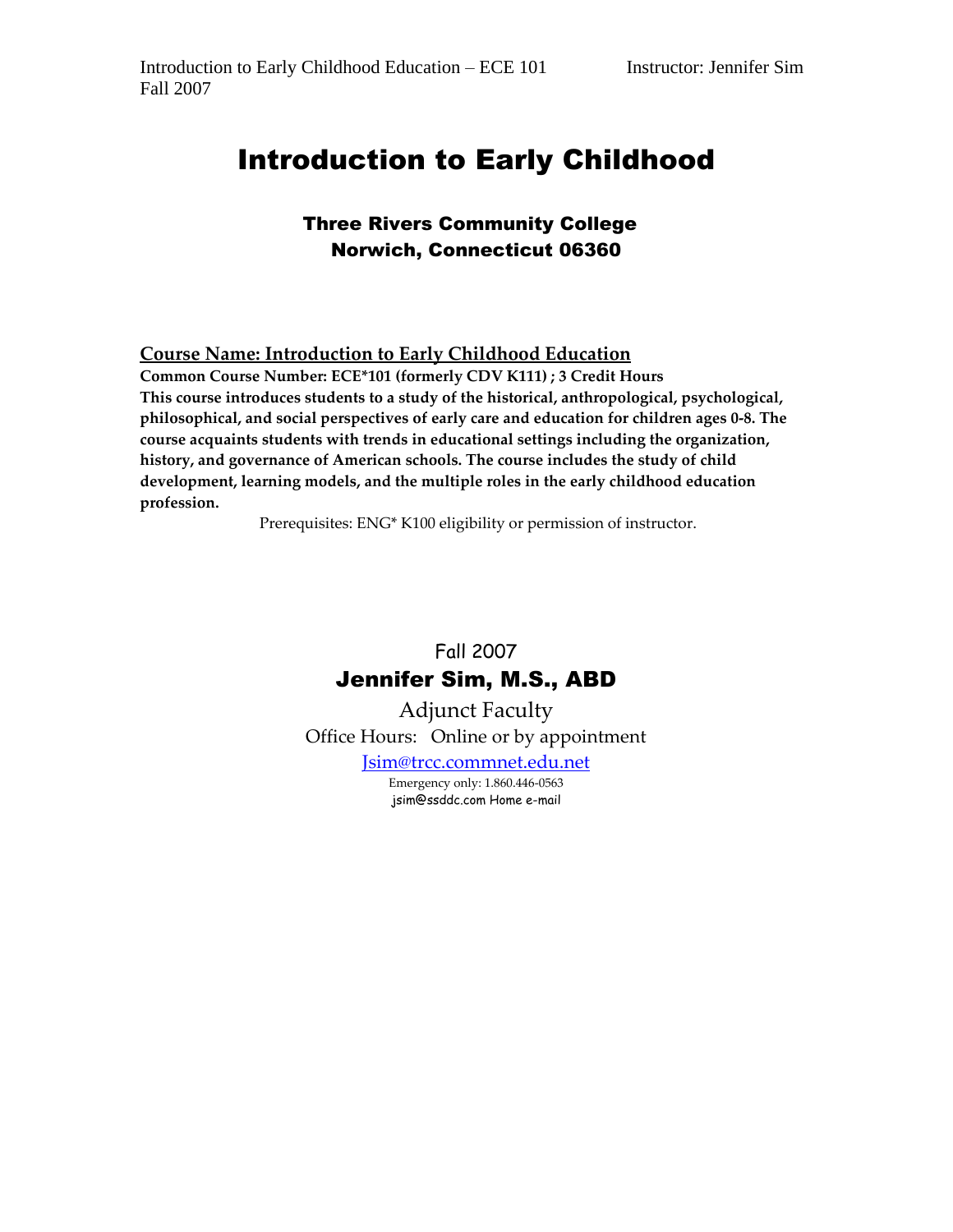# **Course Performance Objectives**

### **NAEYC Standard 1: Promoting Child Development & Learning**

- Identify key historical and current influences on development and learning including but not limited to John Dewey, Friedrich Froebel, Lev Vygotsky, Jean Piaget, and Howard Gardner;
- Identify key characteristics of the multiple settings in which children are provided early learning experiences and / or care (including but not limited to, Waldorf Schools, Montessori Schools, Reggio Emilia, Perry Preschool, Head Start, Family Care and Faith-Based;
- Compare and contrast the prevalent theories of human development including but not limited to Behaviorist Theory, Cognitive Theory, Sociocultural Theory, Humanistic Theory, Multiple Intelligence Theory;
- Identify multiple, interrelated areas of children's development and learning including physical, cognitive, social, emotional, language, and aesthetic domains, play, activity, and learning process, and motivation to learn;

# **NAEYC Standard 2: Building Family and Community Relationships**

- **•** Define the importance of social-emotional relationships between teacher and child and family including current research and personal experiences;
- **Compare and contrast family and community characteristics;**
- **Include families and communities in their children's development and learning;**

# **NAEYC Standard 3: Observing, Documenting, and Assessing to Support Young Children and Families**

- Define the goals, benefits, and uses of assessment;
- Observe & document student qualities, strengths, and needs appropriately;
- Identify outside agency partnerships available to families based on needs assessments;

#### **NAEYC Standard 4: Teaching and Learning**

- Integrate language, literacy, math, science, art, music, social studies, nutrition, health and safety appropriately into a learning unit for a young child;
- Recognize age appropriate and culturally appropriate development expectations for the young child;
- Use positive relationships and supportive interactions;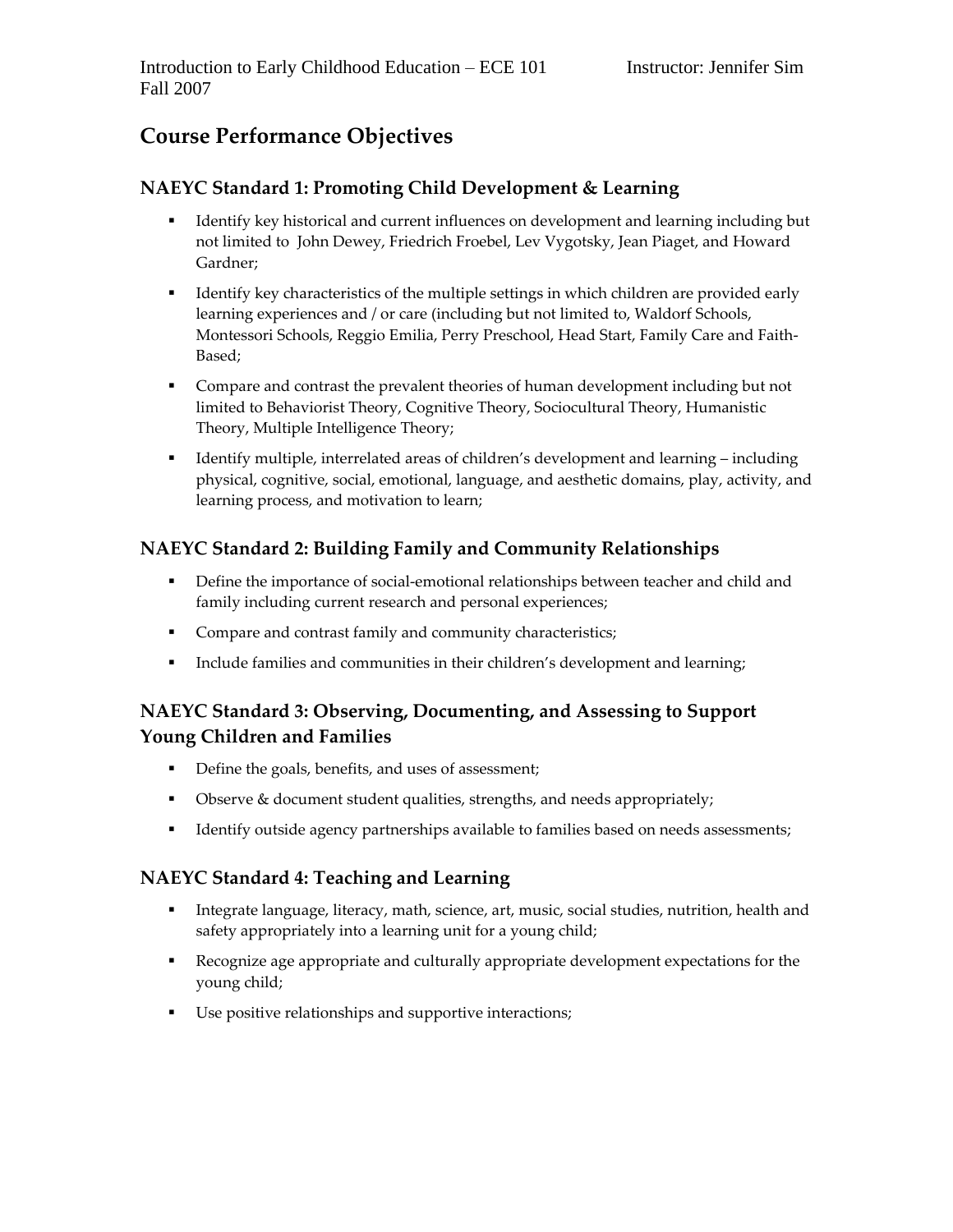## **NAEYC Standard 5: Becoming a Professional**

- Use individual reflection as means to understanding contributions made to early childhood education;
- Identify the resources for defining requirements and educational requirements needed to be certified in the State of CT for both child care and elementary ECE teachers;
- Use the NAEYC Code of Ethical Conduct;
- Identify resources for determining state and federal legislation and its' effect on the early childhood system and learning gaps for programs servicing children ages 0-8;
- **•** Demonstrate writing and literacy skills aligned with the State of Connecticut Teaching Competencies;

#### **Three Rivers Community College Expectations**

- Complete a 3-5 minimum page writing assignment that follows **APA** writing guidelines
- Navigate successfully through Web CT Vista course platform

#### **Method of Evaluation**

- Class participation and individual contribution.
- Short Essay assignments
- Weekly Discussion participation
- Optional Objective Assessments
- Student professional presentations (written)
- Video/Audio Observations
- Course Project Assignment

#### **Assessment Procedures**

Assessment for this course is designed upon standards based grading practice. In as standards based course, the student has more freedom to demonstrate their understanding in ways that reflect their perceptions of how they learn best. Each assignment is designed to demonstrate student proficiency with each performance standard. However this instructor acknowledges that other possibilities for demonstrating understanding are possible.

For example, I could determine if a student can add two numbers in several ways. I could write a number problem such as answer 5 + 7. Or, I could have a picture of 5 apples and 7 apples and the student correctly answers 12. Or, the student could simply give me an oral explanation of  $5 +$ 7. Either method shows me the student can add two single digit numbers.

Alternative means for demonstrating your understanding will be offered. Additionally you are permitted to suggest your own assignment format that will accomplish the performance standards. Possible learning formats include but are not limited to: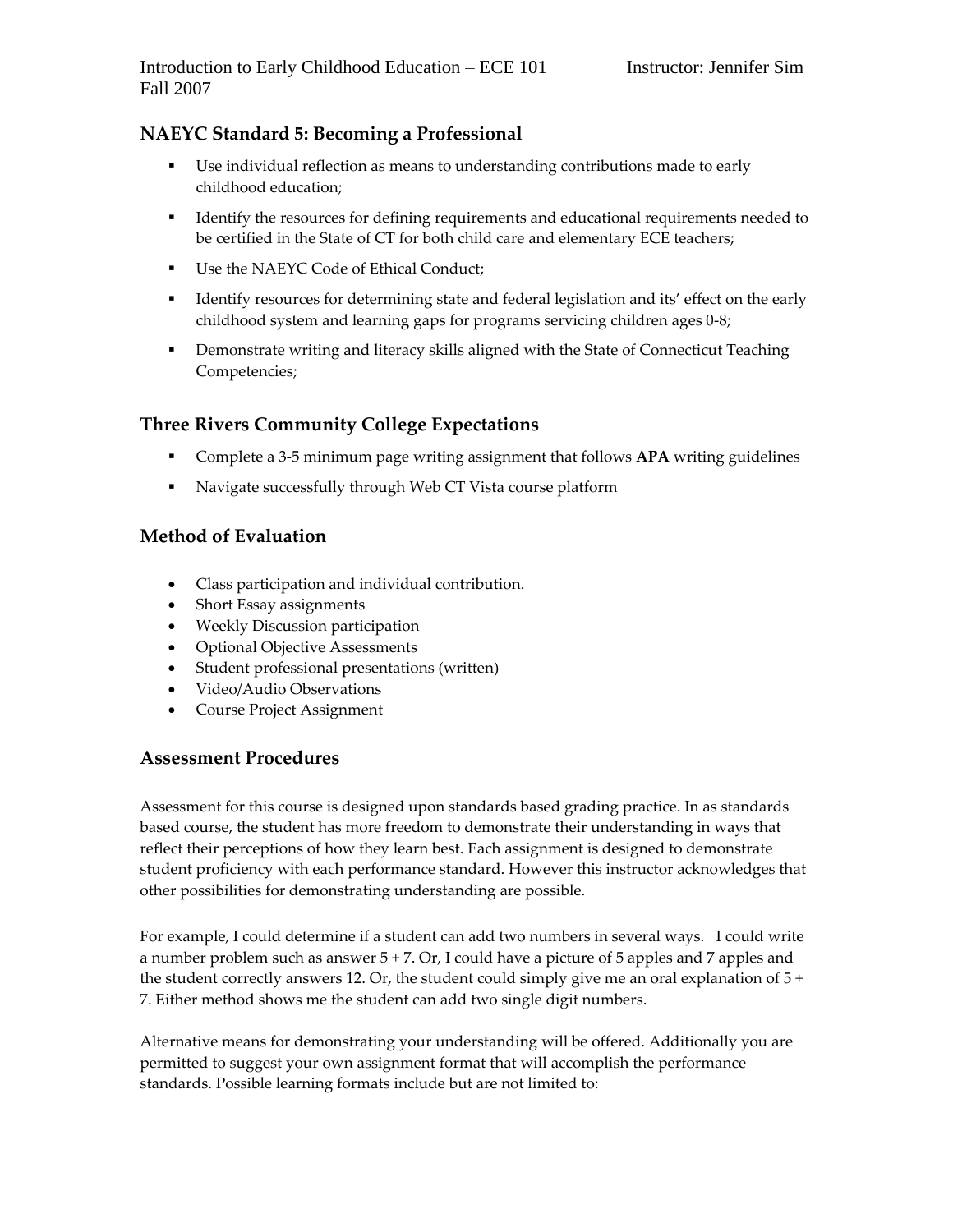#### Introduction to Early Childhood Education – ECE 101 Instructor: Jennifer Sim Fall 2007

Power Point Presentation Concept Map Outline Timeline Essay (Persuasive or Narrative) Journal from classroom visit Observation Log Video Presentation Audio Recording Course chat room discussion Interview

The important point is the learning standards must be clearly demonstrated by the end of the course. It should be clear to the instructor that you have accomplished the learning standard within the given timelines of the course.

#### **Grading**

Assignments are graded based on your ability to demonstrate understanding of the key concepts assigned. The expectations for each assignment are clearly defined for you. If you do poorly on an assignment you will have the opportunity to resubmit your ideas. It is far more important that you learn the concepts well and revise your thinking than having one shot at it. You will notice multiple opportunities to address the performance standards. The only exception to this is not doing the assignment at all.

Late assignments are accepted since the goal is to provide opportunities to demonstrate learning. However late assignments do disrupt the flow of the entire class.

There are primarily three key pieces to your grade. The first is the accomplishment of the specific performance standards throughout the course. The second is the weekly discussions. The third is the Course Project. The core of your grade is based on accomplishment of the standards. You will have a variety of opportunities to demonstrate your learning. One learning standard does not hold more weight over another.

#### **Final Grade**

80% Performance Standards 10% Course Project 10% Discussion Participation

#### **Course Project**

The course project is broken down into four parts. Each part is graded individually. A rubric is available in the weekly assignment folder for the specific part that is assigned.

#### **Discussion Participation Rubric**

Discussion participation is not optional. Participation is embedded within each rubric for the discussion assignments. Your ability to communicate your learning to other participants is an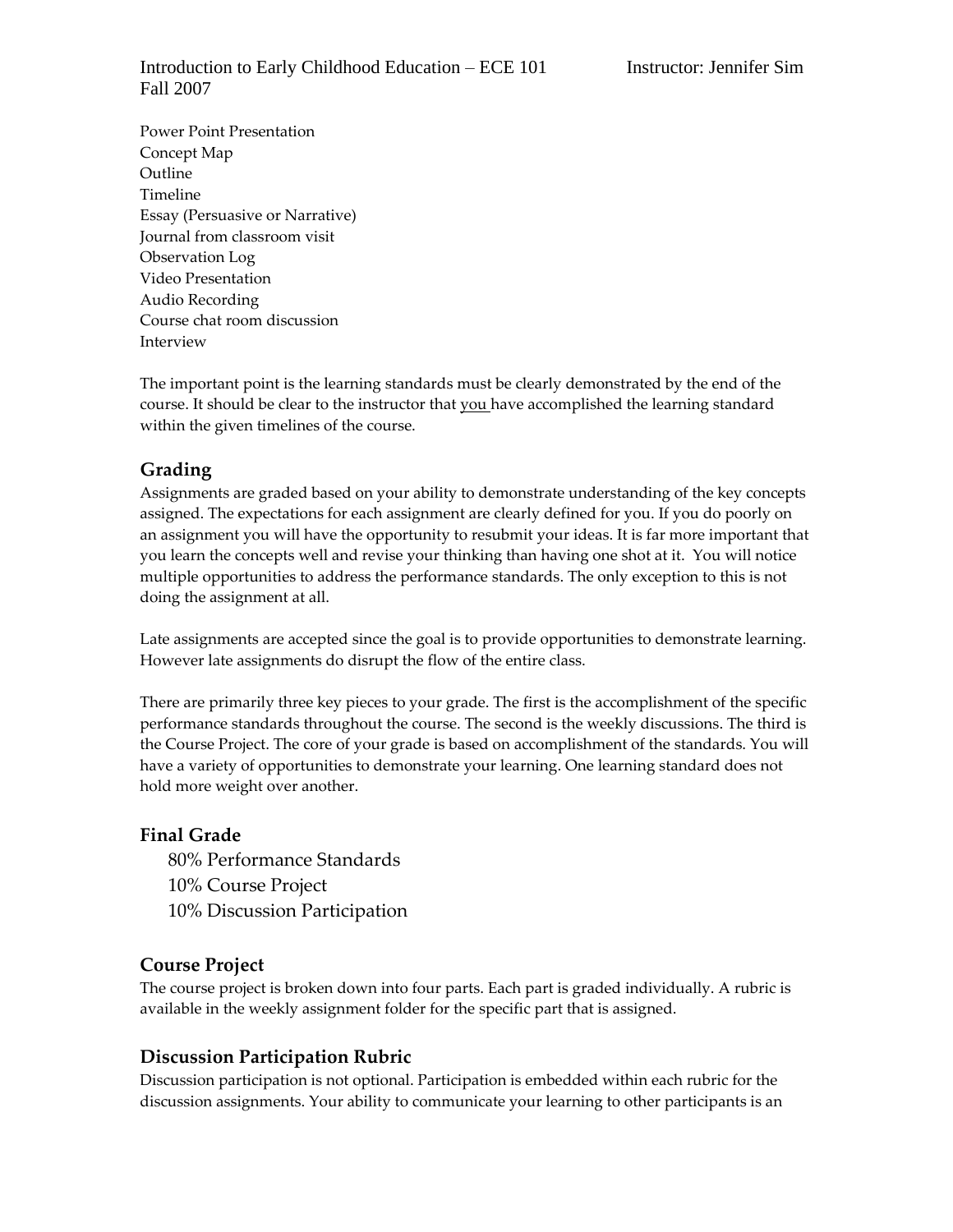important measure of how well you have demonstrated your understanding. In education teachers are expected to communicate their knowledge and understanding to others on a daily basis. The discussion assignments are designed to prepare you for such a critical skill. A discussion grade will be assigned weekly based on the following rubric:

| A                    | B                     | $\mathcal{C}$       | D                     | F                    |
|----------------------|-----------------------|---------------------|-----------------------|----------------------|
| All required posts   | All required posts    | All required posts  | All required posts    | Few required posts   |
| are made on time     | are made on time but  | are made. At least  | are not made and/or   | are made. Few reply  |
| and are at a 250     | are less than the 250 | one is not on time. | majority of posts are | posts are completed. |
| word minimum.        | word minimum.         | and most are not at | not on time.          |                      |
| Additional effort is | Student follows       | the 250 word        |                       |                      |
| made by learner to   | through with some     | minimum.            | Many reply posts are  |                      |
| follow through       | conversations or      |                     | missing or are too    |                      |
| conversations or     | questions.            |                     | brief to create an    |                      |
| questions. An effort |                       |                     | opportunity for the   |                      |
| to exchange          |                       |                     | students to exchange  |                      |
| information with     |                       |                     | information.          |                      |
| other students is    |                       |                     |                       |                      |
| routinely observed.  |                       |                     |                       |                      |

**Missed Assignments**: Missed assignments will result in a Zero. All course assignments must be submitted by the course deadline to be considered for a grade.

## **Special Needs/Disabilities Statement**

If you have a hidden or visible disability or special circumstance, which may require my attention or classroom or test taking modifications, please see me as soon as possible, If you have not already done so, please consult with Chris Scarborough, Disabilities Student Counselor or speak to me during the FIRST WEEK OF CLASS.

#### **College Resources**

In order to pursue a career in teaching, you MUST be literate. To help you with your writing skills, we will have the writing center tutorial staff and English faculty visit our classroom to give you the resources to improve your writing. Please UTILIZE this service; it is an investment of time that will help you tremendously.

# **Withdrawal Policy**

A verbal "drop or withdrawal" from course(s) will be accepted through the 10th week of classes in accordance with the academic calendar. Students need to provide the following information: full name, address, date of birth, student identification number and social security number, course reference number (CRN) and descriptor/subject and instructor's name, and if receiving VA/FA benefits. Verbal drops/withdrawals are processed only through the Registrar's Office at (860) 892-5756. Confirm that your drop or withdrawal from a course has been processed by checking on-line at www.online.commnet.edu.

# **Academic Integrity Policy**

Academic integrity is essential to a meaningful education. Failure to act with academic integrity severely limits a person's ability to success in the classroom and beyond. Furthermore, academic